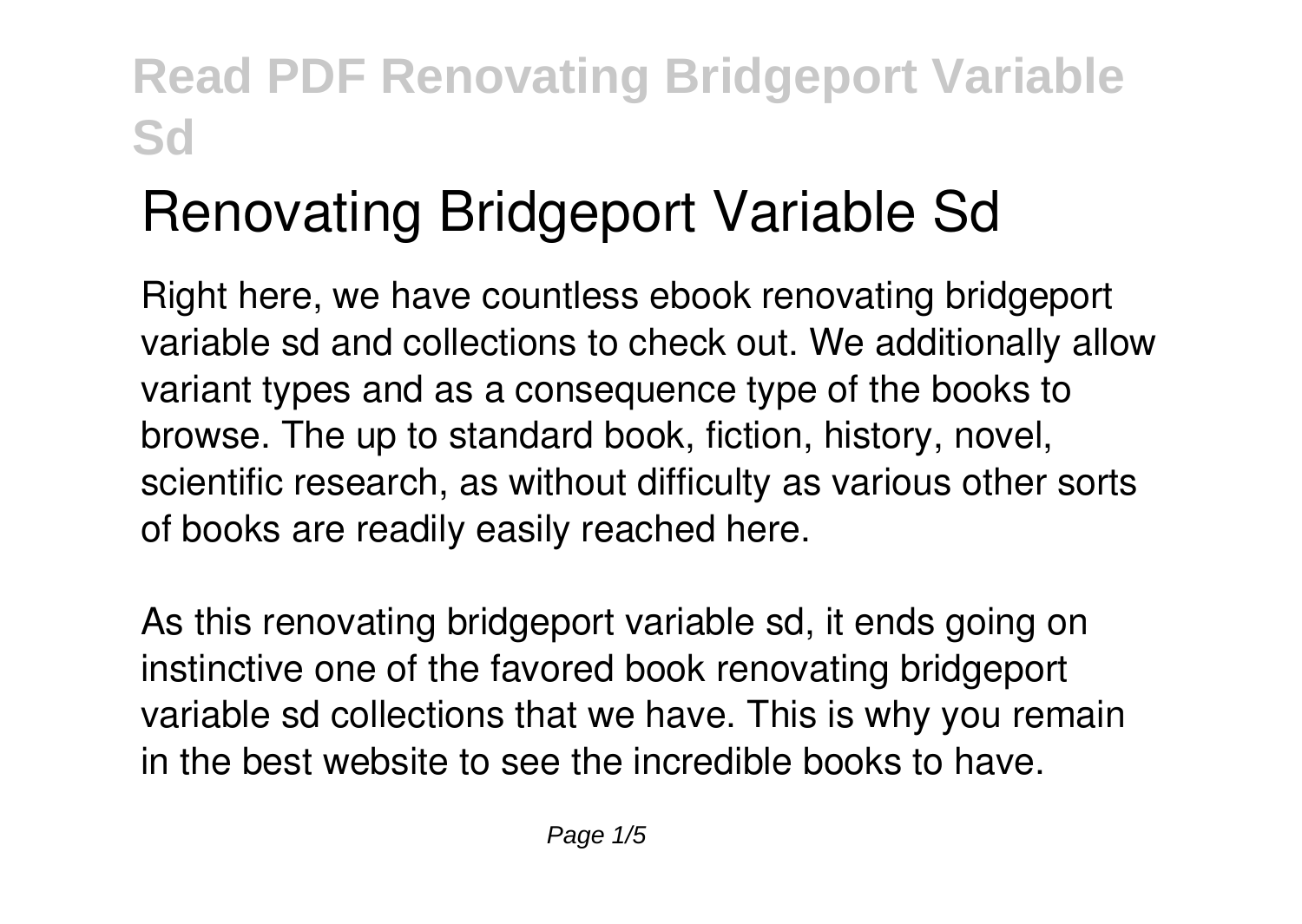### Renovating Bridgeport Variable Sd

Feed mill renovation could also be addressed by more than \$2.8 million ... analyze and sort a child<sup>to</sup>s language environment into multiple categories and analyze variables like child vocalizations, ...

South Dakota's public university system requests \$189 million in budget needs to Board of Regents Located on the far western edge of Rock County  $\mathbb I$  so far, in fact, that their mailing address is Garretson, South Dakota  $\mathbb I$ the descendants of Nels Benson continue to farm a quarter section of land that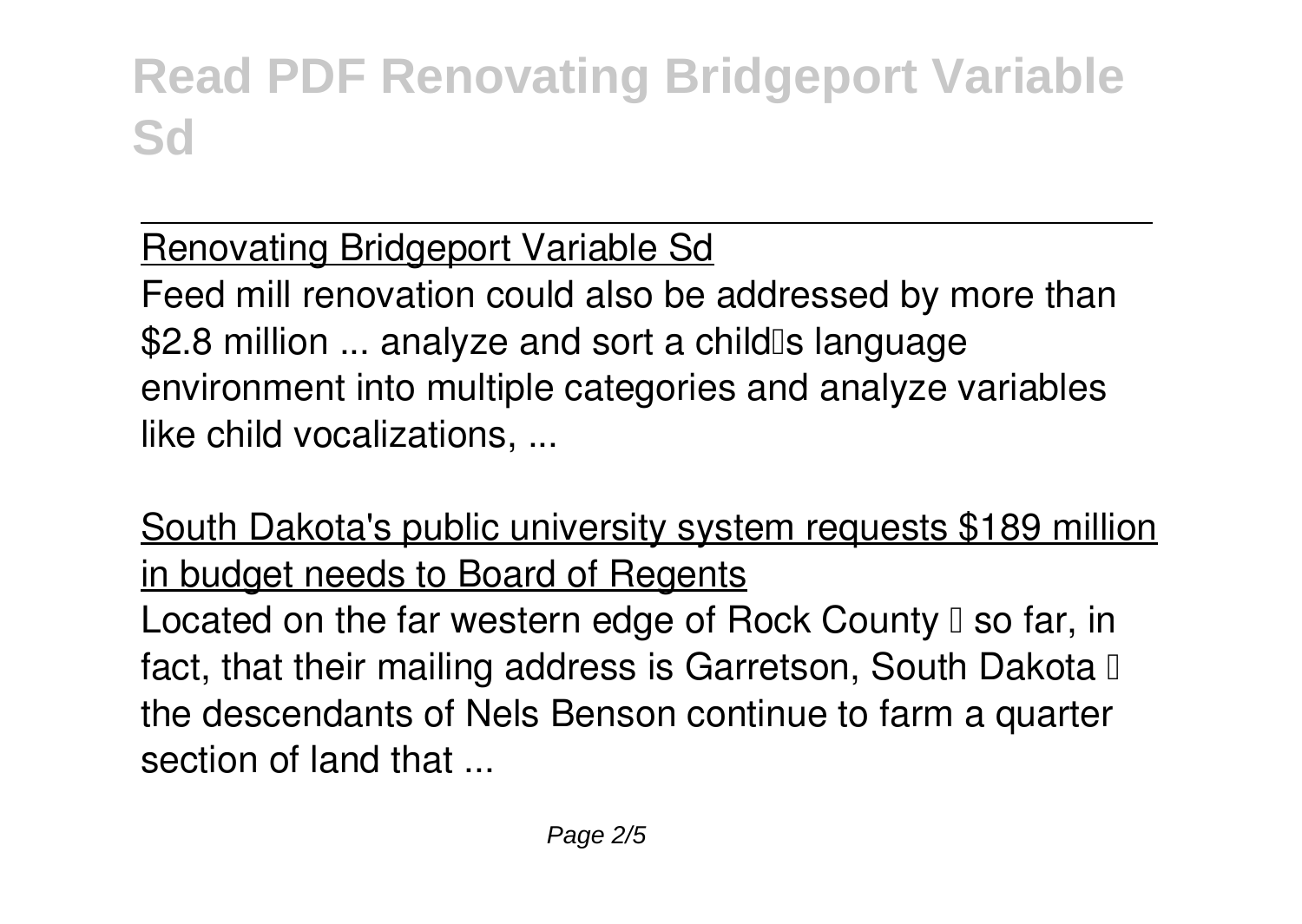### Benson farm reaches 138 years of family ownership in Rock **County**

Dual circuit and variable speed fan for part load control ... includes installation of new planting materials and trees SD Planter Stem Drains: Includes removal/replacement installation of ...

#### Read the document

Cheyenne, WY;75;54;77;55;A stray p.m. tstorm;SSE;10;54%;66%;10 Chicago, IL;80;71;78;66;A stray p.m. t-storm;NE;6;74%;61%;5 ...

### US Forecast

City/Town, State;Yesterday‼s High Temp (F);Yesterday‼s<br>Page 3/5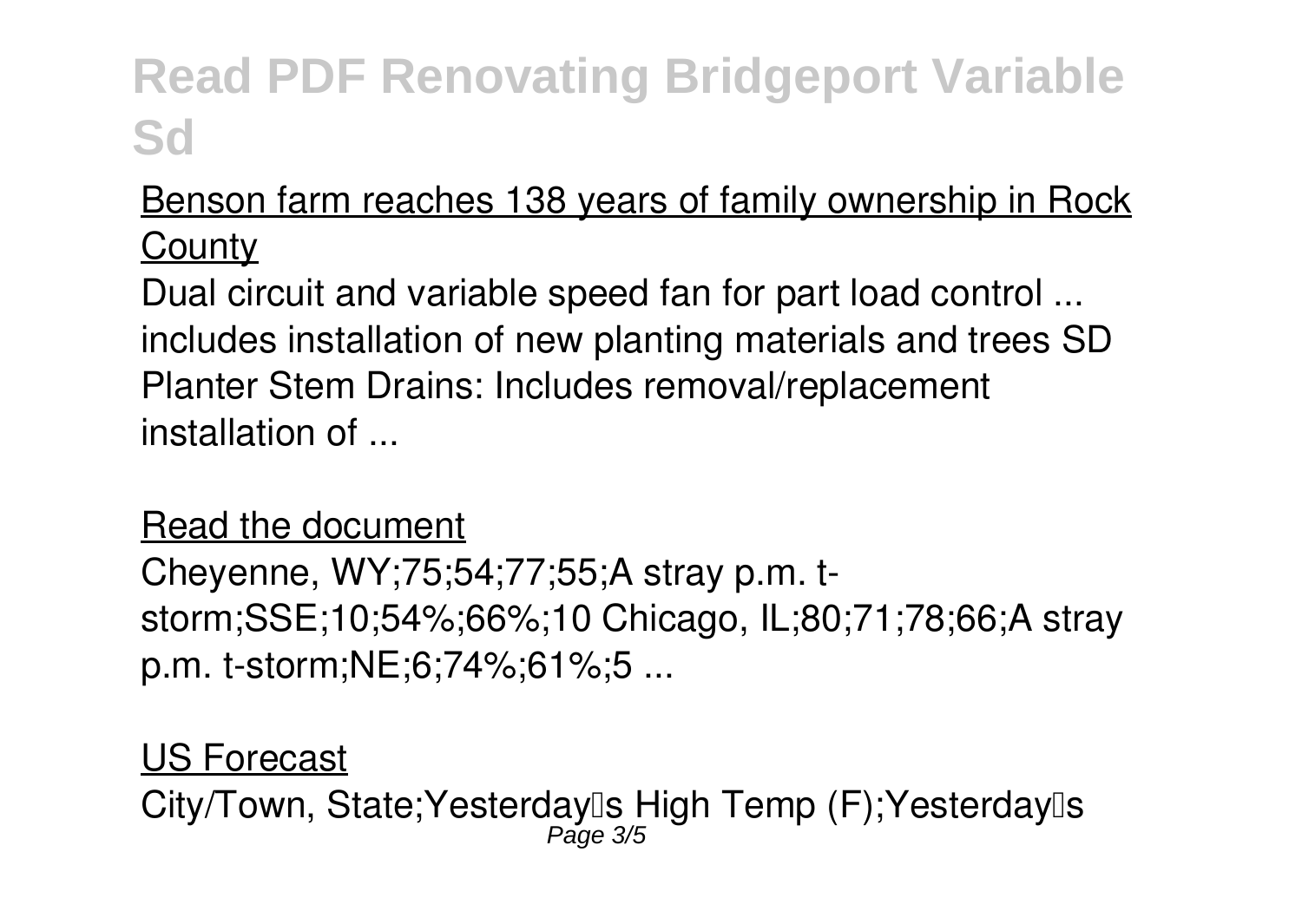Low Temp (F);Today<sub>[0</sub> High Temp (F);Today<sup>[1</sup>s Low Temp (F);Weather Condition;Wind Direction;Wind Speed (MPH);Humidity (%);Chance of Precip.

US Forecast Dodge City, KS;90;69;89;68;A p.m. tstorm;SSE;13;64%;77%;6 Duluth, MN;88;69;90;71;A stray p.m. t-storm;WSW;9;53%;75%;9 ...

### US Forecast

Fifteen feet to the right and the family of four could have perished. They headed down the stairwell. Almost every other step was broken in some way.